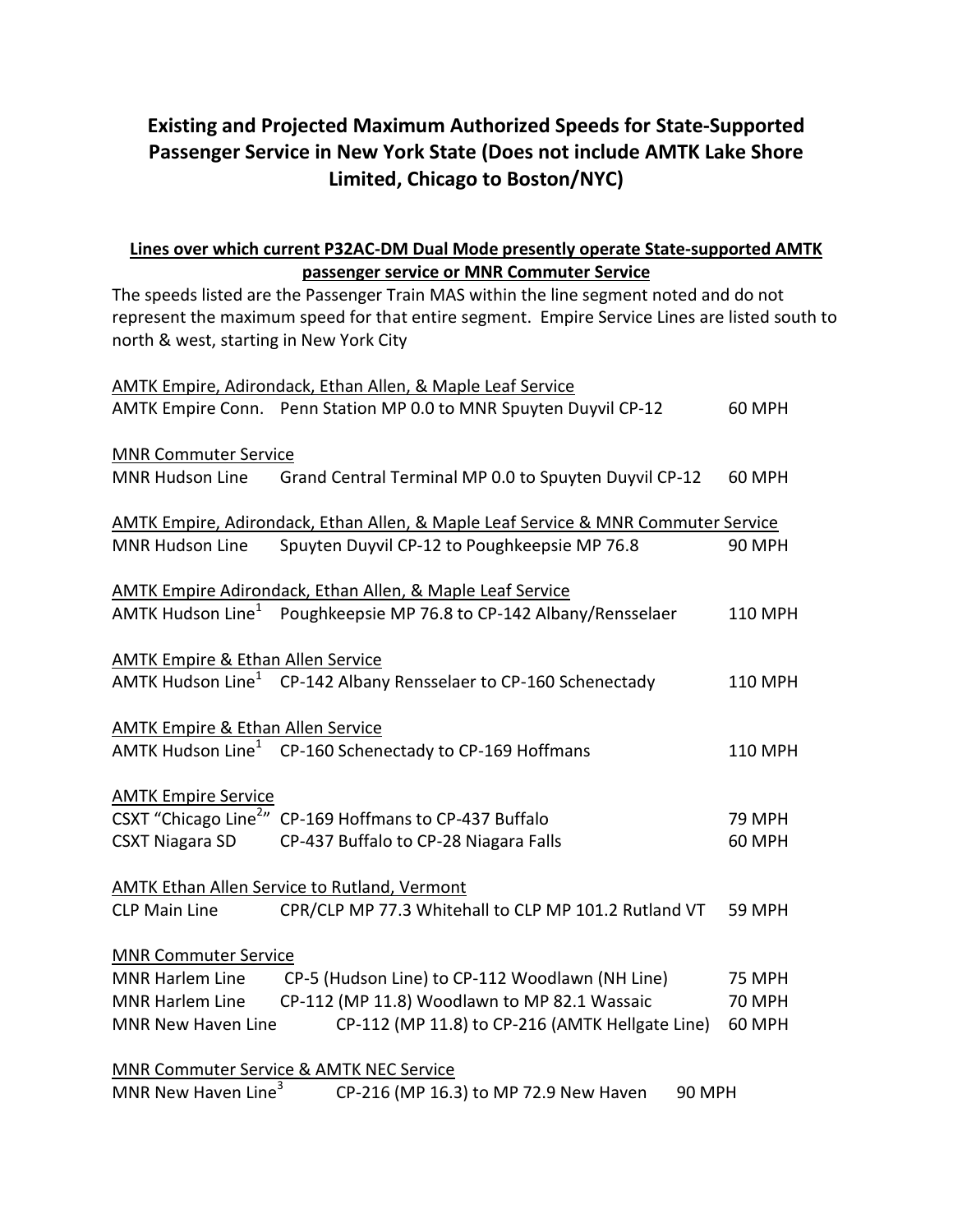#### MNR Commuter Service

| MNR New Canaan Br             | CP-235 (MP 34.5) to MP 7.9 New Canaan | 60 MPH |
|-------------------------------|---------------------------------------|--------|
| <b>MNR Danbury Br</b>         | CP-241 (MP 41.3) to MP 23.3 Danbury   | 50 MPH |
| MNR Waterbury Br <sup>3</sup> | CP-261 (MP 60.7) to MP 26.9 Danbury   | 59 MPH |

### **Selected Lines over which current DM30AC Dual Mode locomotive presently operates LIRR Commuter Service**

The speeds listed are the Passenger Train MAS within the line segment noted and do not represent the maximum speed for that entire segment. The Maximum Authorized Speed for passenger equipment, in either Diesel or 3<sup>rd</sup> Rail Electric mode, on the LIRR System is 80 MPH.

| LIRR Main Line             | 80 MPH [Diesel or 3 <sup>rd</sup> Rail DC mode] |
|----------------------------|-------------------------------------------------|
| <b>LIRR Montauk Branch</b> | 80 MPH [Diesel or 3 <sup>rd</sup> Rail DC mode] |

#### **Additional Lines over which PRIIA Dual Mode Locomotives are planned to be operated:**

|                                                                       |  | AMTK Vermonter Service & New MNR Connecticut Branch line service to Penn Station |                |  |  |  |  |
|-----------------------------------------------------------------------|--|----------------------------------------------------------------------------------|----------------|--|--|--|--|
| <b>AMTK NY Terminal District</b>                                      |  | Penn Station (MP 0.0) to Harold (MP 3.7)                                         | 60 MPH         |  |  |  |  |
| <b>AMTK Hellgate Line</b>                                             |  | Harold (MP 3.7) to MNR CP-216 (AMTK MP 18.9)                                     | <b>100 MPH</b> |  |  |  |  |
|                                                                       |  |                                                                                  |                |  |  |  |  |
| New MNR Hudson Line Service to Penn Station                           |  |                                                                                  |                |  |  |  |  |
|                                                                       |  | AMTK Empire Conn. Penn Station MP 0.0 to MNR Spuyten Duyvil CP-12                | 60 MPH         |  |  |  |  |
|                                                                       |  |                                                                                  |                |  |  |  |  |
| <b>AMTK Adirondack &amp; Maple Leaf Service</b>                       |  |                                                                                  |                |  |  |  |  |
|                                                                       |  | AMTK Hudson Line <sup>1</sup> CP-142 Albany Rensselaer to CP-160 Schenectady     | 110 MPH        |  |  |  |  |
|                                                                       |  |                                                                                  |                |  |  |  |  |
| <b>AMTK Adirondack Service to Montreal, Quebec</b>                    |  |                                                                                  |                |  |  |  |  |
|                                                                       |  | CPR Freight Main SD AMTK CP-160 Schenectady to CPR CP-480 Ballston Spa           | <b>50 MPH</b>  |  |  |  |  |
| <b>CPR Canadian SD</b>                                                |  | CP-480 Freight Sub MP 21.7 to MP 191.0 Rouses Point                              | 60 MPH         |  |  |  |  |
| <b>CN Rouses Point SD</b>                                             |  | CN MP 0.0 Rouses Point to MP 1.12 US/Canadian Border                             | 10 MPH         |  |  |  |  |
|                                                                       |  |                                                                                  |                |  |  |  |  |
| <b>AMTK Maple Leaf Service to Toronto, Ontario</b>                    |  |                                                                                  |                |  |  |  |  |
| AMTK Hudson Line <sup>1</sup>                                         |  | CP-160 Schenectady to CP-169 Hoffmans                                            | 110 MPH        |  |  |  |  |
|                                                                       |  | CSXT "Chicago Line <sup>2</sup> " CP-169 Hoffmans to CP-437 Buffalo              | <b>79 MPH</b>  |  |  |  |  |
|                                                                       |  | CSXT Niagara SD CP-437 Buffalo to CP-28 Niagara Falls                            | <b>60 MPH</b>  |  |  |  |  |
| AMTK Whirlpool Bridge RT CP-28 MP 28.2 to MP 28.57 US/Canadian Border |  |                                                                                  |                |  |  |  |  |

Note 1: The AMTK Hudson Line, Poughkeepsie to Hoffmans, is owned by CSXT (except for about 8 miles in the segment between Schenectady and Hoffmans, which is owned by AMTK); CSXT leases the Hudson Line to AMTK for operations and maintenance.